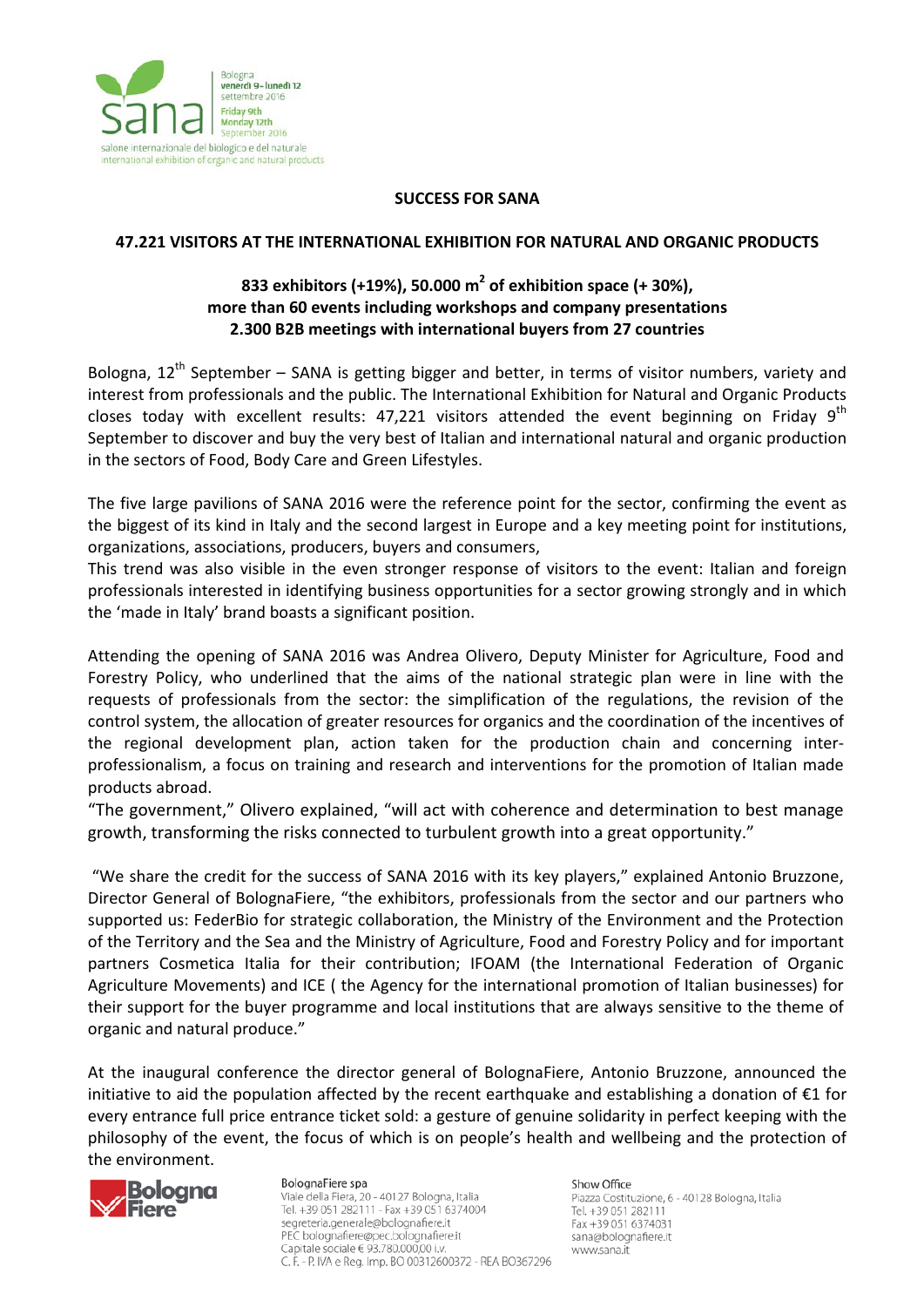

The 2016 edition set new records with 833 companies (+19% on 2015), 50 thousand  $m^2$  of exhibition space (+30%) and an even larger number of international buyers in attendance from 27 countries (+29%) involved in over 2,300 B2B meetings.

There were approximately 4,800 participants in the events programme that involved over 60 conferences, the three meetings at the Academy and numerous events organized by the companies, associations and organizations from the sector, examining the latest themes and points of interest.

There were thousands of products on display within the three themes: organic food, fresh and packaged, technology, equipment for packaging for the food and agriculture sector, medicinal plants, treatments, dietary products, supplements and special natural food items, products and equipment for personal care, services, fabrics and natural items for hobbies and free time, products for ecological living, technology and eco-compatible products for the home and for daily life. The SANA Shop, the huge retail pint open to the public, also boasted a vast assortment of products.

The growth of SANA is in line with the market trend as illustrated on the opening day and attended by Andrea Olivero, Deputy Minister for Agriculture, Food and Forestry Policy at the SANA-ICE Observatory 2016 "All of the statistics for Organics" promoted and financed by ICE in collaboration with BolognaFiere and created by Nomisma with the support of FederBio and AssoBio. The research highlighted that seven out of ten families (approximately 18 million families) have purchased an organic product at least once during the last year and, more generally, all of the key indicators are on the increase: land used for organic production (+7.5% compared with 2014), operators in the sector (+8.2% compared with 2014), sales (+15% compared with 2014). But it is not only the domestic market that is hitting the heights, exports too have increased by a stunning +408% compared with 2008 and +16% in the last year alone.

Important results also for the online channels of SANA that were acknowledged by users increasingly loyal to the digital initiatives and services on offer. Visits to the SANA website increased by 20% compared with the last edition (with over 52,000 visits during the days of the event); +14% of unique users, +21% of pages viewed with peaks of over 17,000 unique users per day (+45%).

Particularly lively was the activity on Facebook SANA that reached a figure of 16,000 fans, comparable with the event's international competitors (+53% on last year), +5,300 new likes for the 2016 edition alone, of which 1,400 during the week of the event with a total coverage of 1,842,461 (+75% on 2015). 3,443 Twitter followers (+75% on 2015), 792,828 tweets viewed in the last week with an average of 74,435 per day and over 4,200 tweets sent and more than 2,000 tweets mentioning the official hashtags.

One of the initiatives to experience the most impressive boom in participation from exhibitors and visitors was the SANA Novità Prize, the showcase for over 500 products submitted by the exhibitors and consisting of products launched on the market since October 2015.

SANA Novità prizes went to Baule Volante's Granomela in the Organic Food sector, Montalto Bellezza Bio's Baciamibio in the Natural and Organic Body Care section and the Dissuasore BioDinamico for Oidio della Vite di Agri.Bio. Piemonte in the Green Lifestyles category.



BolognaFiere spa Viale della Fiera, 20 - 40127 Bologna, Italia Tel. +39 051 282111 - Fax +39 051 6374004 segreteria.generale@bolognafiere.it PEC bolognafiere@pec.bolognafiere.it Capitale sociale € 93.780.000,00 i.v. C. F. - P. IVA e Reg. Imp. BO 00312600372 - REA BO367296 Show Office

Piazza Costituzione, 6 - 40128 Bologna, Italia Tel. +39 051 282111 Fax +39 051 6374031 sana@bolognafiere.it www.sana.it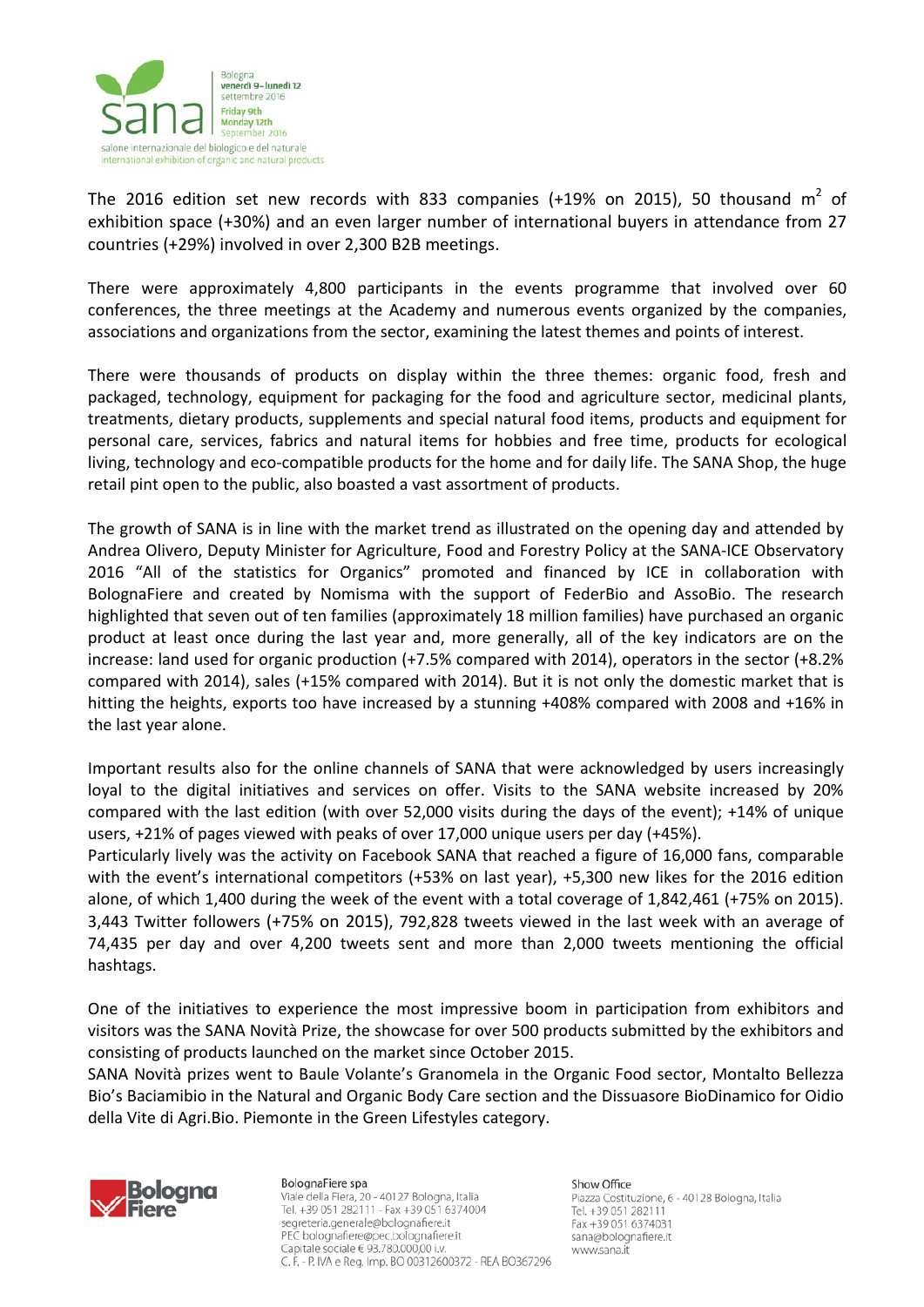

The event's official bloggers, meanwhile, selected: Cacao Crudo's chocolate and hazelnut cream; Le Erbe di Janas for their hydrating face mask with prickly pear and saffron; and the bamboo Ecotazze (Ecocup) produced by Eco Coffee Cup and distributed by Fior di Loto. The winners received the prize from sponsors BIOFARM: the adoption of an organic fruit tree including one year's harvest.

Finally, there were numerous opportunities to experience organics also in the city itself involving many inhabitants of the city with two initiatives organized by Eco-Bio Confesercenti - SANA CITY from the 9<sup>th</sup> to the  $18<sup>th</sup>$  September with more than 160 initiatives – and by Confcommercio-Ascom Bologna -"Una giornata sana" (A healthy day), the "White night of organics" on Saturday 10<sup>th</sup> September with the participation of more than 40 restaurants and businesses in Bologna and the surrounding area, all of which prepared a special dish using organic ingredients along with special tasting events.

## **Among the partners and exhibitors there was widespread satisfaction with the four days of work and discussions.**

**Paolo Carnemolla, President of FederBio:** "The success of the event is clear, the reorganization of the spaces was definitely positive. The organic sector is experiencing a phase of absolute growth and this also explains the positive results achieved by SANA."

**Antonio Argentieri, President of Gruppo Cosmetici Erboristeria di Cosmetica Italia:** "SANA is the reference event for the Gruppo Cosmetici Erboristeria di Cosmetica Italia. Our opinion of this edition is very positive both in terms of the new layout of the spaces and in terms of visitor numbers."

**Roberrto Zanoni, President of AssoBio: "**SANA is a key event for the organic sector and is very important for AssoBio. It was with great pleasure that we observed the strong recovery and the renewed interest of foreign buyers, professionals and consumers. In Italy where there is a habit of pessimism, one sector that is doing very well is that of organics, in keeping with the growing awareness of and interest in lifestyles that are healthier and more respectful of the environment."

**Fabrizio Piva, CEO of the CCPB (Certification and Control of Organic Products): "**SANA confirms its position as the reference point for Italian organics. It is the perfect opportunity for consumers to learn about new products and companies, discovering the values and certification of organic products as well as being a location for those working in the sector to meet, talk and do business."

**Paolo Tramonti, CEO of Bios Line: "**We've been coming to SANA for twenty years, for us it's *the* event to present our new innovations both in the field of phytotherapy and in cosmetics. Our participation at SANA is important to us because the event is a reference point for the whole production chain of natural products."

**Egidio Siena President of Lacote/Guam**: "We have returned to SANA after ten years and we are very satisfied with our participation. The event has enjoyed a full re-launch and represents an important meeting point for our business. We intend to return for the next edition."



BolognaFiere spa Viale della Fiera, 20 - 40127 Bologna, Italia Tel. +39 051 282111 - Fax +39 051 6374004 segreteria.generale@bolognafiere.it PEC bolognafiere@pec.bolognafiere.it Capitale sociale € 93.780.000,00 i.v. C. F. - P. IVA e Reg. Imp. BO 00312600372 - REA BO367296 Show Office Piazza Costituzione, 6 - 40128 Bologna, Italia Tel. +39 051 282111 Fax +39 051 6374031 sana@bolognafiere.it www.sana.it